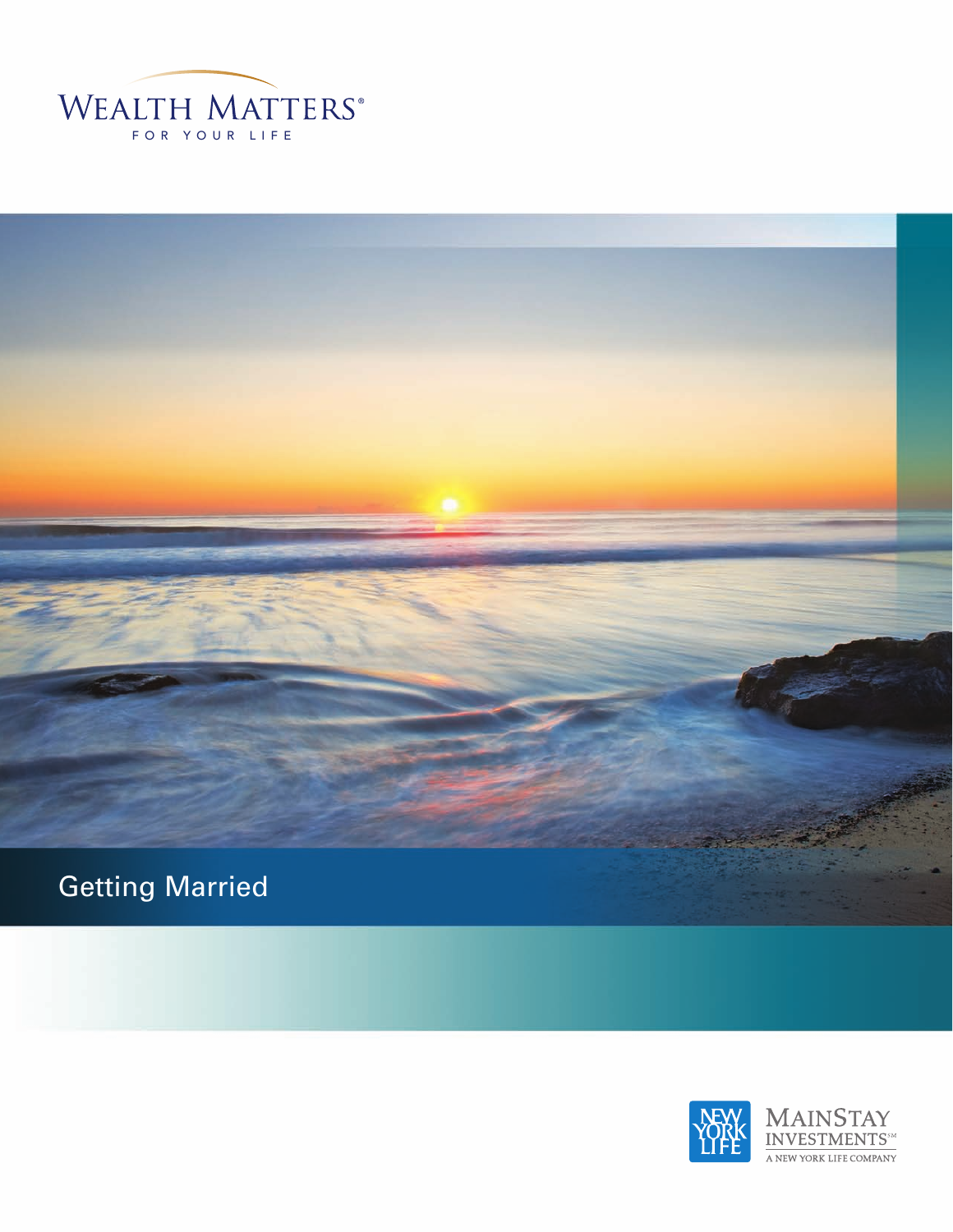# **What's inside**

| The Indispensable Wedding Checklist3 |
|--------------------------------------|
|                                      |
|                                      |
|                                      |
|                                      |
|                                      |
| Money Management and Your Spouse 10  |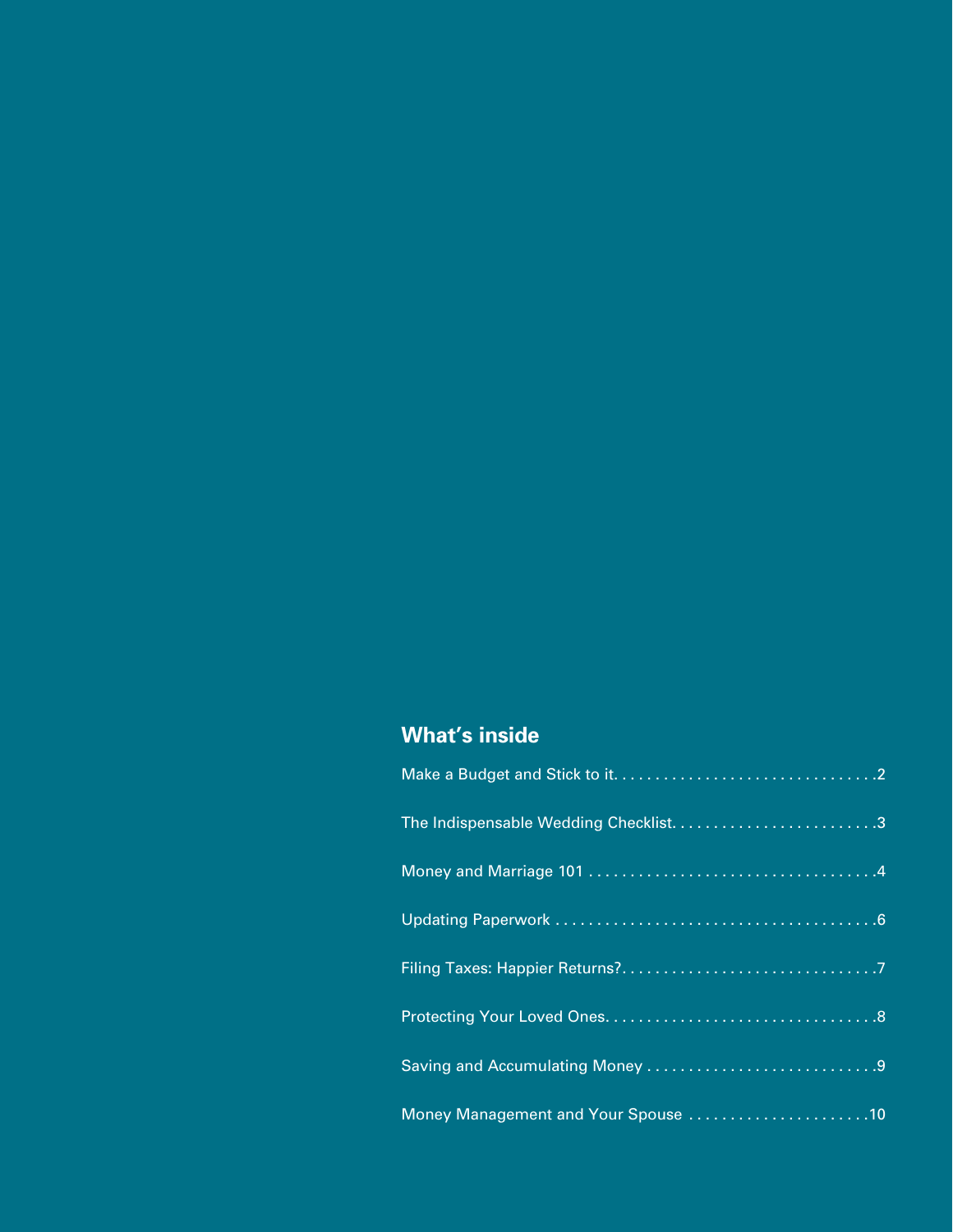![](_page_2_Picture_0.jpeg)

# Getting Married

Congratulations! You're getting married and while the prospect of getting married can be both exciting and daunting, it's also a good time for you and your future spouse to discuss your finances. Sharing the financial responsibilities can be a bit tricky, especially if one of you is a spender and the other is a saver. Hopefully this is not the first time you've spoken with your future spouse about your current financial picture or how your combined financial life will work. Let this article be a guide to the things you need to keep in mind when planning your wedding, as well as things to consider after your wedding day.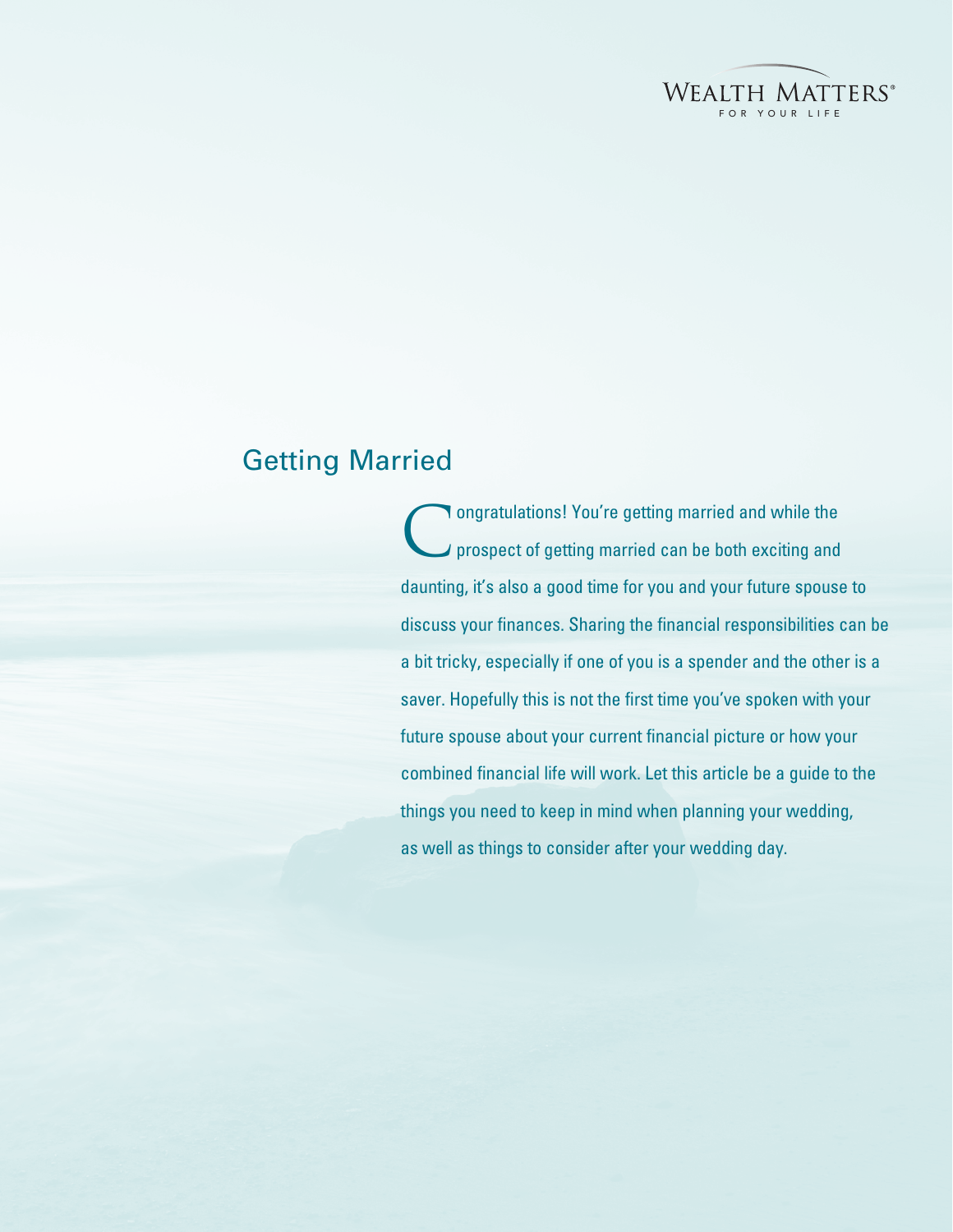### **Make a Budget and Stick to it**

Budgeting can sometimes be a dirty word but one thing is clear—you do not want to go into marriage heavily in debt! And although Americans are no strangers to being in debt (to the tune of roughly \$2.5 trillion in credit card debt in 2011<sup>1</sup>), don't be another statistic of overspending. Sit down and carefully think about how much you can spend, not how much you want to spend, as well as who is going to pay for it all.

#### **Ways to Cut Costs**

Looking for ways to keep wedding costs down?

- Select an off-season—or a Friday, Saturday afternoon, or Sunday, as opposed to a Saturday evening—you may be able to save significantly.
- **Have the wedding earlier in the day rather than in the evening.**
- **Example 2** Consider having a buffet-style reception instead of a sit-down dinner, which can reduce your catering costs, since you won't have to pay for a wait staff.

#### **Thinking of Others**

As you are planning the wedding of your dreams, don't forget to consider your family and close friends.

- Choose a wedding date that works best for as many people as possible and let people know well in advance.
- **Example 1** Register for gifts early, since some people may want to send an engagement gift when they hear the news.
- **Select a store everyone can get to, or even better, that offers an online registry** and choose gifts within a wide range of prices, so that everyone can find something that works for them.

<sup>1.</sup> Federal Reserve Consumer Credit Report, March 2011.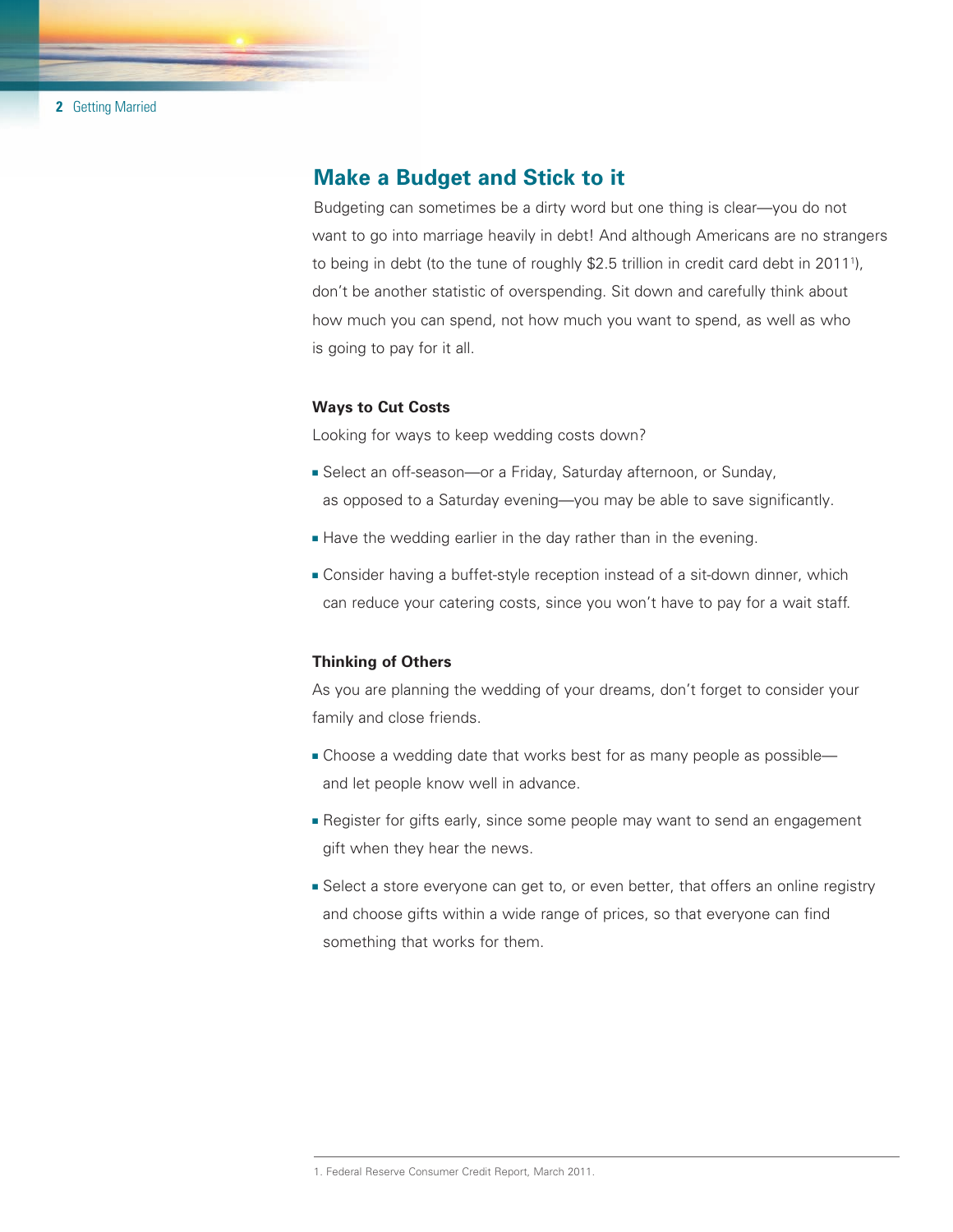# **The Indispensable Wedding Checklist**

As you plan your wedding and honeymoon, use the following checklist for planning as well as budgeting, carefully writing down an amount after each item.

| <b>Wedding Arrangements</b>            | Person/Venue | Est. Cost |
|----------------------------------------|--------------|-----------|
| Date                                   |              | \$        |
| Ceremony                               |              | \$        |
| Reception                              |              | \$        |
| <b>Gift Registration</b>               |              |           |
| <b>Wedding Party</b>                   |              |           |
| Maid of Honor                          |              |           |
| □ Best Man                             |              |           |
| $\Box$ Bridesmaids                     |              |           |
| $\Box$ Ushers                          |              |           |
| $\Box$ Flower Girl(s)                  |              |           |
| Ring Bearer                            |              |           |
| Ceremony Presider                      |              | \$        |
| Caterer                                |              | \$        |
| Limousine(s)                           |              | \$        |
| Music                                  |              |           |
| Ceremony (organist, singers, etc.)     |              | \$        |
| $\Box$ Reception (DJ, live band, etc.) |              | \$        |
| Flowers                                |              |           |
| $\Box$ Ceremony                        |              | \$        |
| □ Wedding Party                        |              | \$        |
| (Bridesmaids, Groomsmen, etc.)         |              |           |
| $\Box$ Reception                       |              | \$        |
| Photographer/Videographer              |              | \$        |
| <b>Rings</b>                           |              | \$        |
| Marriage License                       |              | \$        |
| Honeymoon                              |              | \$        |
|                                        | <b>Total</b> | \$        |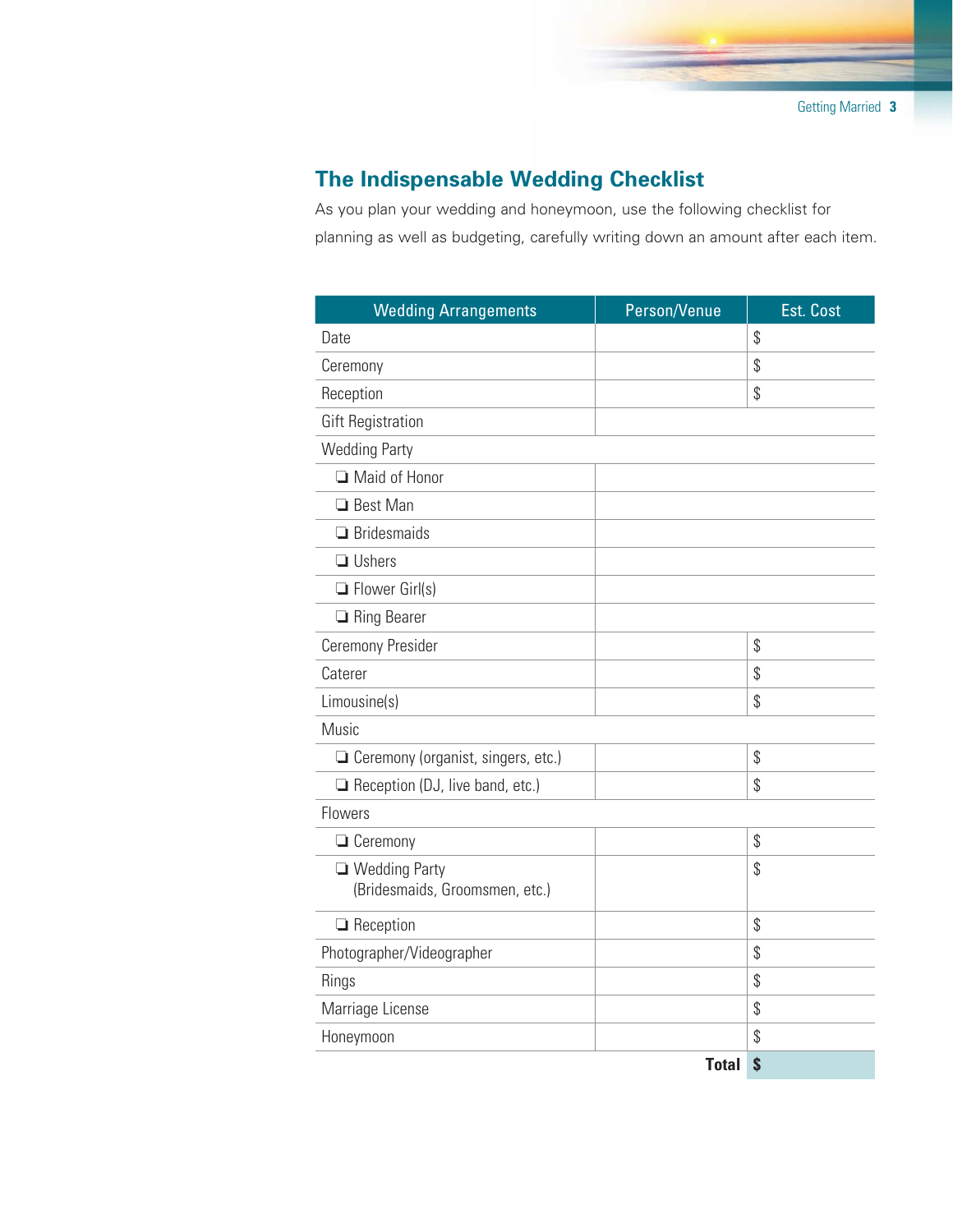**4** Getting Married

#### **Post Wedding To-Dos**

Although the wedding may be over, there are still some post-wedding details to take care of. Use the list below to help you with some of the things you need to consider and do after the wedding:

- Write thank-you notes as soon as possible.
- <sup>n</sup> Update beneficiaries on your insurance policies, bank accounts, 401(k) plans, and other retirement plans.
- **Name changes on credit cards, Social Security, driver's licenses, passports,** bank accounts, insurance policies, etc.
- **Get on the same financial page about budgeting, debt, and your financial goals.**
- Do you need life insurance or more life insurance?
- Do you want to consolidate bank accounts?
- Whose health care provides better coverage?
- Do you need to update your auto insurance? What about your homeowners insurance?
- What additional expenses do you need to budget for (mortgage, student loans, credit card debt, etc.)?

#### **Money and Marriage 101**

Now that you're married, you can finally settle down into being a family. You'll be sharing your hopes and dreams, a home, and, just as important, your finances. For starters, unless there is a pre-nuptial agreement, you will share your assets and debts with your spouse (community property laws apply in certain states). Don't worry. You can still create a post-nuptial agreement if you choose, but remember that you each must be represented by lawyers, and full disclosure is required.

If you want to simply share your money, you and your spouse should determine your:

**Net worth.** In addition to your income, make sure to list your mutual funds and other investments, checking and savings account amounts, money markets or CDs, employer benefits, such as 401(k)s and life insurance, real estate holdings, and so on. These assets minus your liabilities (including your debt) constitutes your net worth.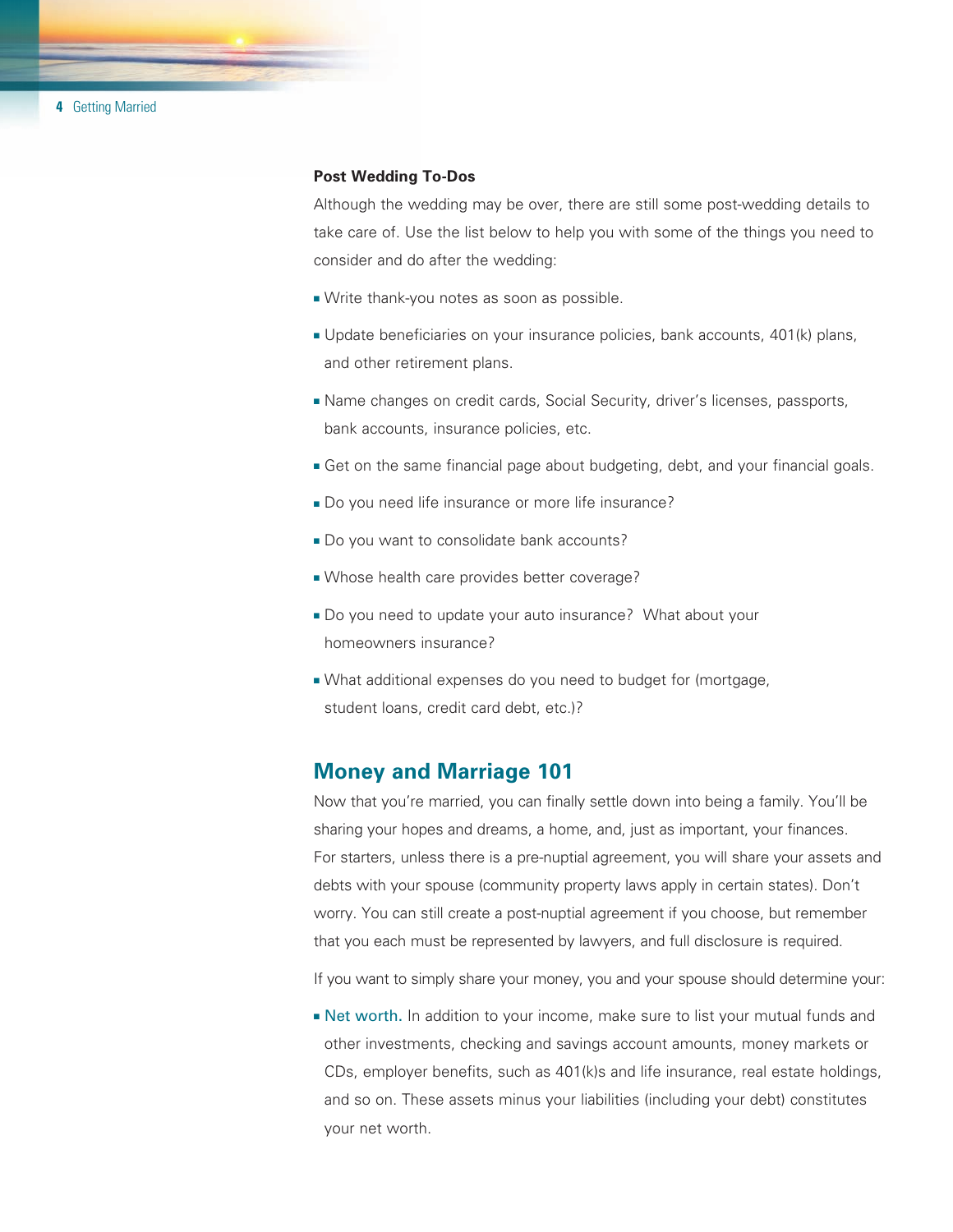- <sup>n</sup> Monthly expenses. Besides rent/mortgage, food, and other predictable expenses, remember to include disability and health insurance (now that you're married, you have the option to pick one plan, so figure that into your finances). You might also want to track expenses closely for at least a month to determine where your money is going. It's an easy way to determine spending patterns and pinpoint solutions for tighter budgets.
- <sup>n</sup> Debts. Debts can mean credit card debt, school loans, mortgages, car payments, investment debts (if you buy on margin), and more. With each, you should determine how much you owe and the interest rate. With credit cards, it might be wise to switch your balances to cards with lower rates, or use your savings to pay off the accounts with high-interest rates. Estimate how long it will take until you are free of debt.
- **Financial goals.** Talk with your spouse about financial goals. Do you want to travel and dine out, or eat in and save? How much do you want to spend on buying a home, decorating expenses, leasing a car, and so on?
- **Budget.** Create a monthly budget to meet your financial goals. Make sure to set aside money for emergency expenses, or in case either of you get sick or disabled. The rule of thumb is to save from three to six months in expenses including rent/mortgage, utilities, loan payments, etc.
- **Bank account type.** Many couples set up a joint bank account, others decide to keep their incomes separate and divvy up the bills, still others have a shared account for household bills and separate accounts for personal use. The choice is up to you. In addition to checking and savings accounts, you may want to consider money market accounts, which usually earn higher interest rates than savings accounts, and certificates of deposit, or CDs, where you make an investment for a fixed amount of time and earn interest. Short-term U.S. Treasury Bonds are also an option. But there are pros and cons to each. Make sure to research them carefully.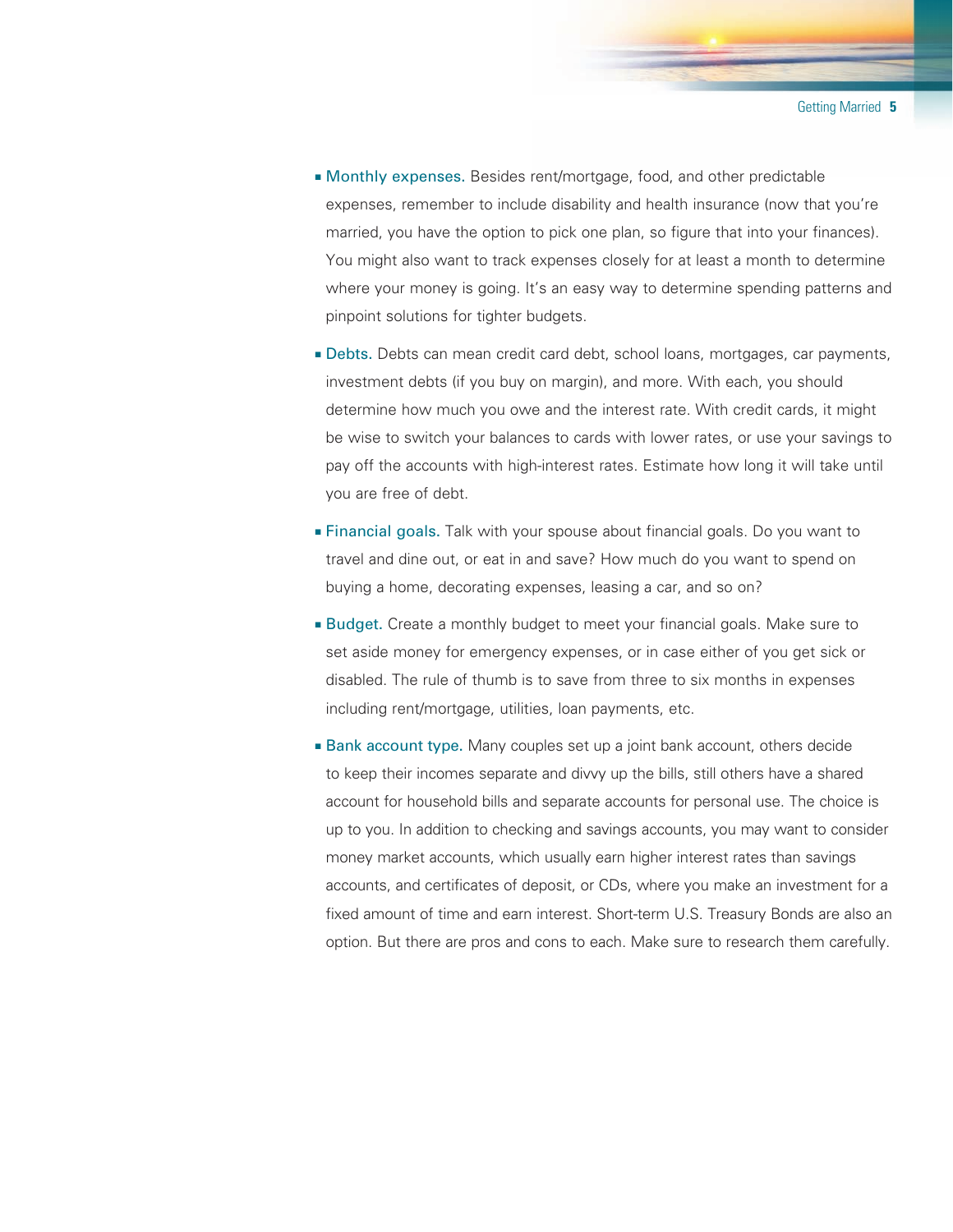# **Helpful Hint…**

**Life insurance changes can be made by contacting your life insurance company. Your insurance agent can help you change the beneficiary on your life insurance policy, and can obtain and walk you through the required forms.**

## **Updating Paperwork**

Although it doesn't sound too romantic, marriage means paperwork. For example, if you are the wife, and take your husband's last name, you will need to change your name on your driver's license, passport, credit cards, and Social Security card.

- **Personal documents.** Both of you need to update your "next of kin" on your driver's license and Social Security cards. Also, update your emergency contact list at your work, gym, or club.
- **Legal documents.** Most importantly, though, you will need to update legal documents, such as wills. Your wills determine how your estate will be distributed if you die. Through your wills, you can allocate assets pretty much as you see fit, provided your decisions do not conflict with the laws of your state. Without wills, however, these decisions will be made for you, without regard to your wishes. Though this is perhaps the last subject you want to address at this time, it is one of those "must do" issues that should not be put off. Meet with your attorney as soon as possible to update your wills so they reflect your new marital status.
- **Beneficiary information.** Delaying this action could lead to painful financial consequences for your spouse if something happened to you. Not only might proceeds go to another party, which could leave your spouse effectively disinherited, but court challenges could also tie up your estate for years in costly litigation. So, take the time to take care of these matters now. Note that these designations cannot be changed by your will, nor will they necessarily change automatically upon marriage.

Remember also to change the names on any other insurance owned through work (life, health, disability), or any insurance offered by credit cards or banks.

Other beneficiary designations can be found on bank or brokerage statements, real estate documents, business contracts, and retirement accounts including pensions, IRAs, and annuities.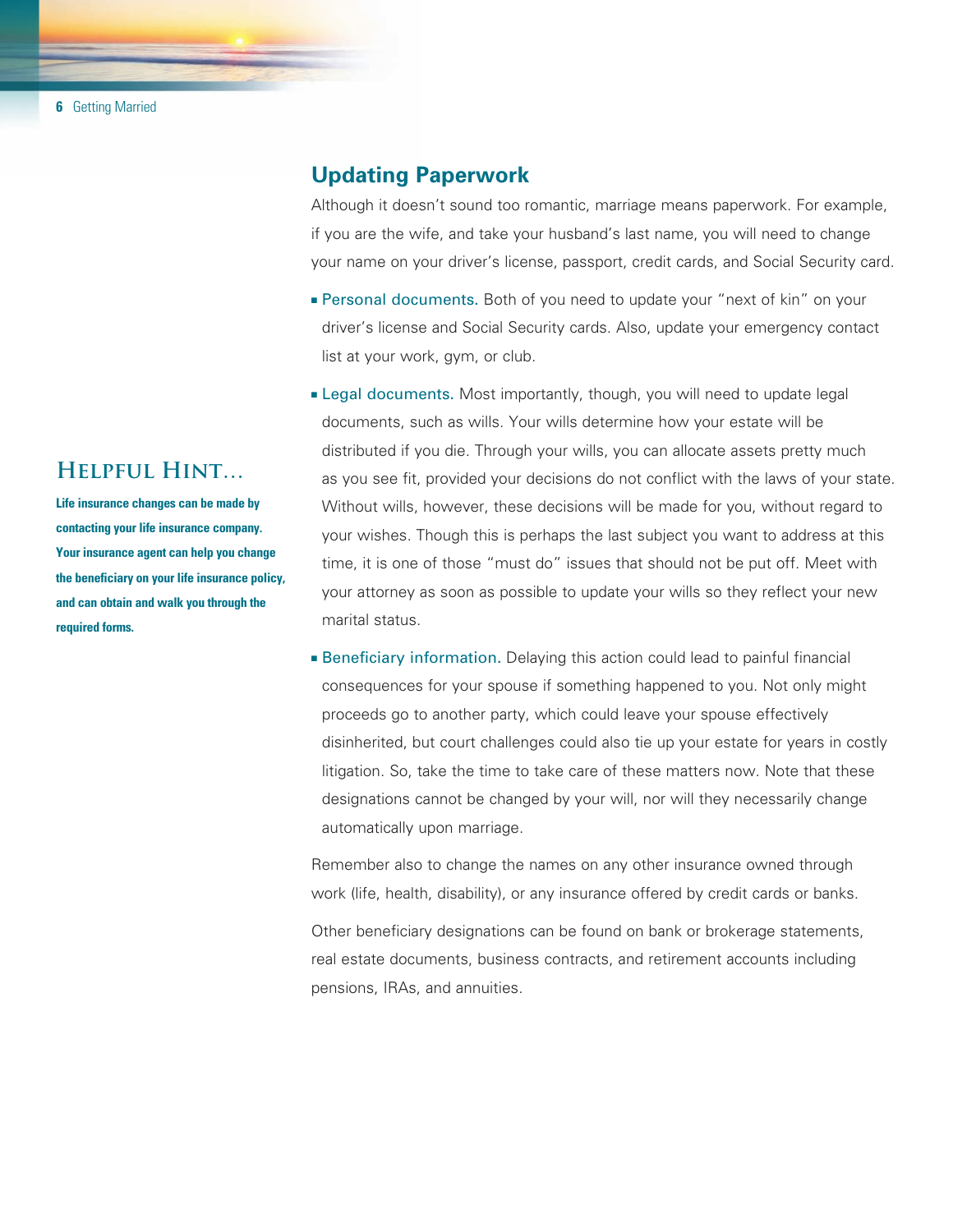## **Filing Taxes: Happier Returns?**

In 2001, a married couple received a \$7,600 standard deduction; single people each received \$4,550 or a total for two of \$9,100. That's a \$1,500 difference, or the so-called marriage penalty.

The marriage penalty exists whenever the tax on a married couple's joint return would be greater than the total taxes each spouse would owe if they were single and each filed his or her own return as a single taxpayer (or as a head of household). This often happens when both spouses work and earn about the same amount of income.

Legislation has been enacted over the years to reduce this penalty by making the standard deduction for married couples (that file jointly) double what it would be for single taxpayers (\$11,600 and \$5,800 respectively, for 2011), and by doubling the 15% rate bracket for married couples (filing jointly) compared to single taxpayers. However, because the higher rate brackets are not similarly adjusted, and there are other provisions in the tax law that provide a relatively greater benefit to single filers, the marriage penalty may still exist for many couples, depending on their circumstances.

Because of this penalty, in some cases, it may make sense for you to consider filing as "married filing separately," rather than file as "married filing jointly." Although the standard deduction for a "married filing separately" taxpayer is only \$5,800 in 2011, many factors can influence which filing status is better for you. These factors include the extent of differences in the amount of income each of you earn, and in the tax deductible expenses (e.g., medical expenses) that each of you incur.

You should talk to a tax advisor to determine which filing status is best for your situation, since the marriage penalty can be greater for some couples than for others. For some, there may be no marriage penalty as a result of filing jointly.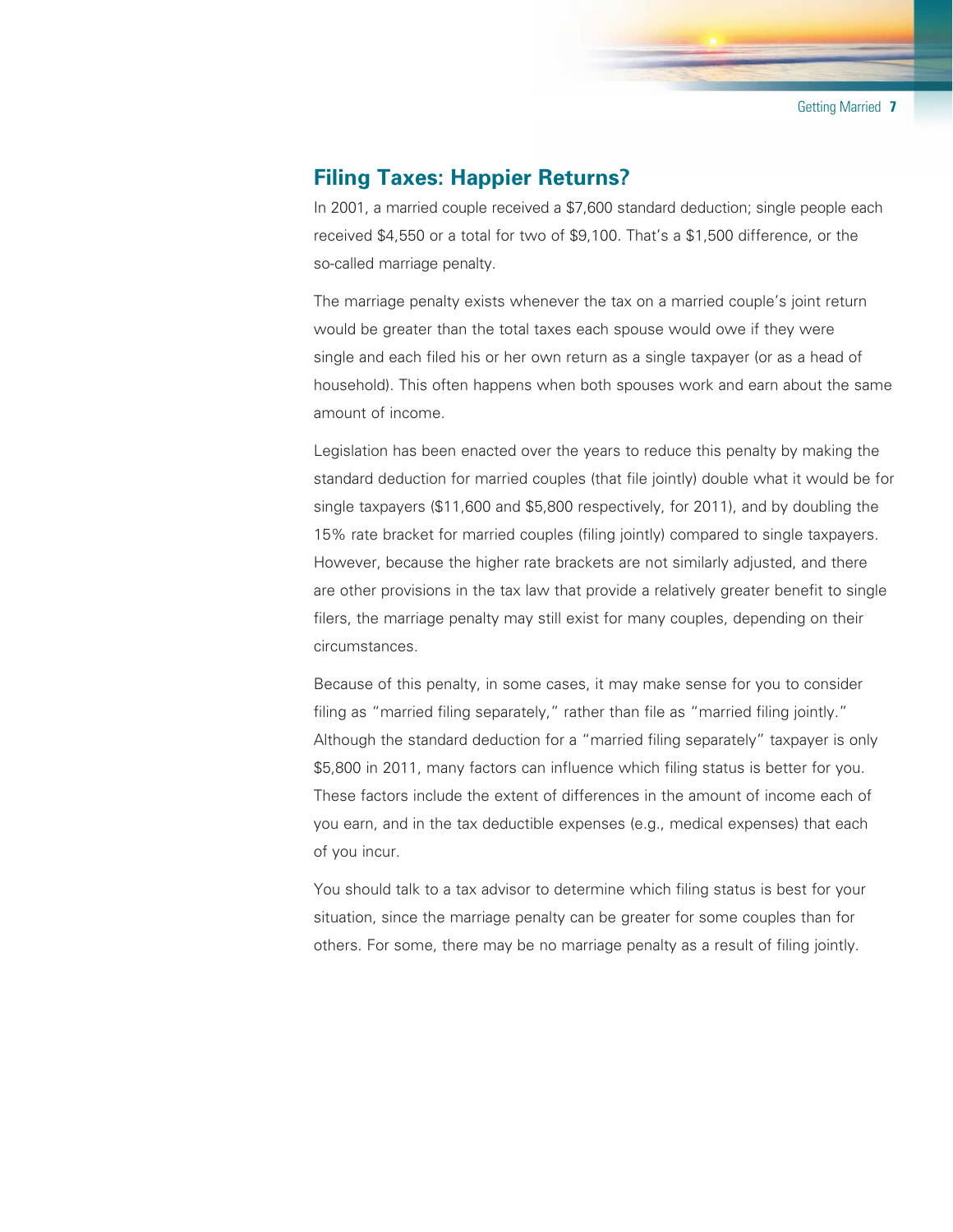### **Protecting Your Loved Ones**

If you died, or if you became so disabled that you couldn't earn a living, what would your family do? How would they meet the mortgage payments, the car payments, or pay the utilities, taxes, and other bills? Perhaps they could convert your assets into income-generating investments. It can be done, but the result probably wouldn't replace all of your income.

Life insurance is perhaps the most effective tool for replacing lost income due to the death of an income earner, as it can deliver a designated amount of money to your spouse (if listed as the beneficiary), generally income tax-free, at the very time it is needed most.

Make sure to review your disability income insurance needs, too.<sup>2</sup> If you become disabled due to a serious illness or accident, you risk becoming "economically dead" to your family. Disability income insurance can replace your income and help maintain your family's income stream.

#### **How Much is Enough?**

The amount you need depends on the income you'd want your family to receive should anything happen to you. To figure out how much is enough, first calculate your net worth. Work up a financial statement of your assets and liabilities, and determine which assets, after taxes, would be available to provide income. Your agent and investment professional can help you with this.

When estimating a ballpark figure of coverage needs, many people multiply their annual income by the number of years they want to provide lost income. But there are other factors to consider:

- When reviewing your existing coverage, be careful about including employersponsored insurance when calculating your needs. It may end with your employment if you change jobs, leaving you underinsured.
- <sup>n</sup> Be wary of counting term life insurance when adding up your total coverage. Term insurance provides protection for a limited period of time. Although most term coverages are renewable, they can expire, or can be cost prohibitive to renew, as you get older.

<sup>2.</sup> Products available through one or more carriers not affiliated with New York Life Insurance Company, dependent on carrier authorization and product availability in your state or locality.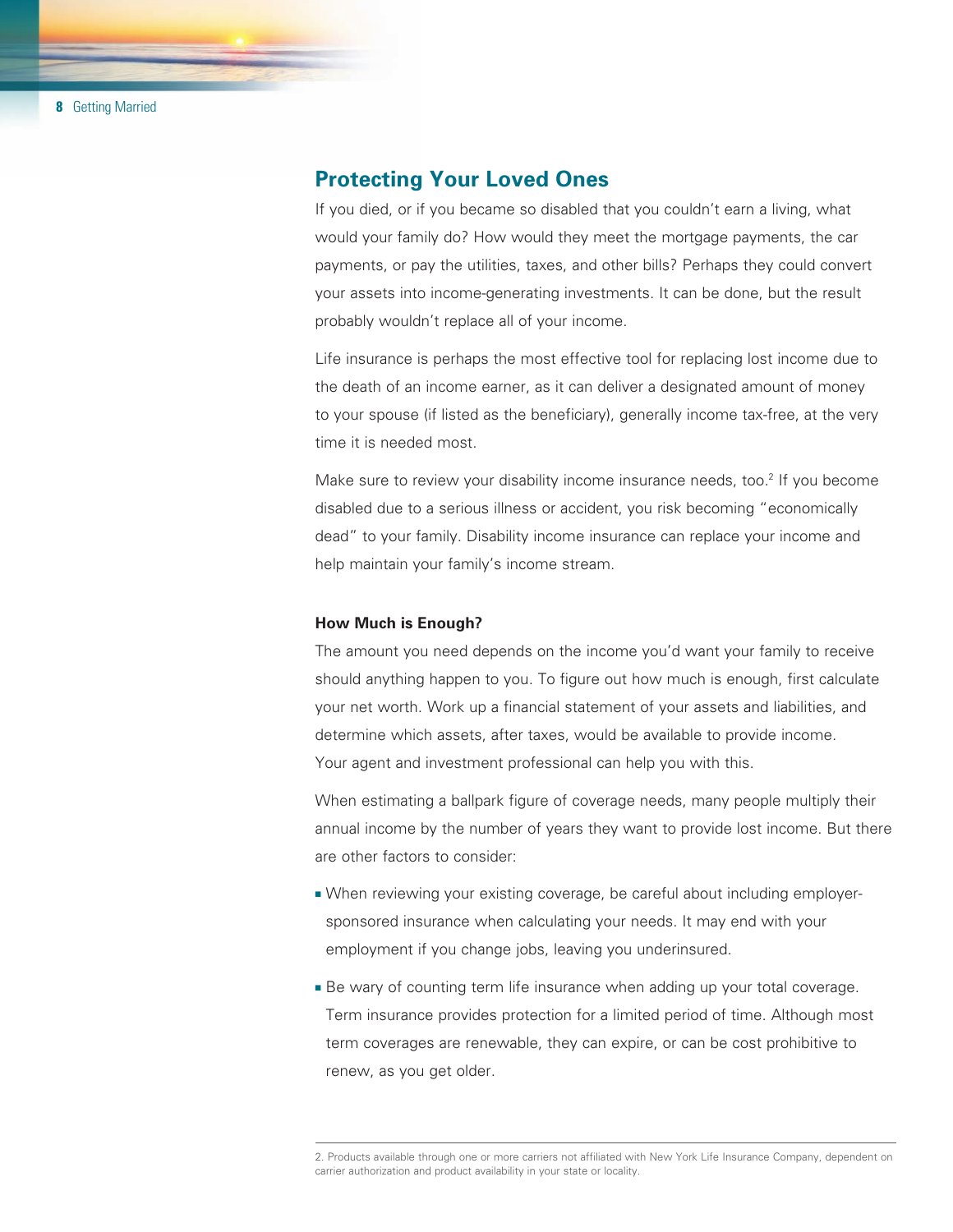- <sup>n</sup> If you have a child with special needs or a disabled spouse, you may need life insurance to provide lifelong income, not just for a limited number of years.
- **If you have excessive debts or higher education bills on the horizon, you may** need more coverage than the formula indicates.
- **Don't forget to consider taxes and inflation.**
- If there are other sources of income available, you may not need as much coverage as you think.

#### **Investing Your Assets**

Even investing substantial assets might not guarantee your family's financial security for life, since not all assets are liquid or capable of generating income. It may not be practical to convert your home, autos, and other possessions into income-generating assets. Inflation is still a long-term consideration that should not be ignored. Even at an average 4% annual rate, inflation will reduce the purchasing power of \$1.00 to \$.50 in 18 years.

## **Saving and Accumulating Money**

There is no better time than now to begin building wealth for the future, as you and your spouse plan your lives together. There are many strategies for accumulating money for a house, retirement, college savings, or other goals.

Check out our "Investor Education" section at mainstayinvestments.com for help in building your financial knowledge, organizing your personal documents, planning for retirement, and funding a college education. Our web site also has a "Personal Retirement Planning" section that can assist you with personal retirement strategies. Once you've learned effective ways to save for your goals, use our financial calculators to help you figure out how you can effectively save for your needs.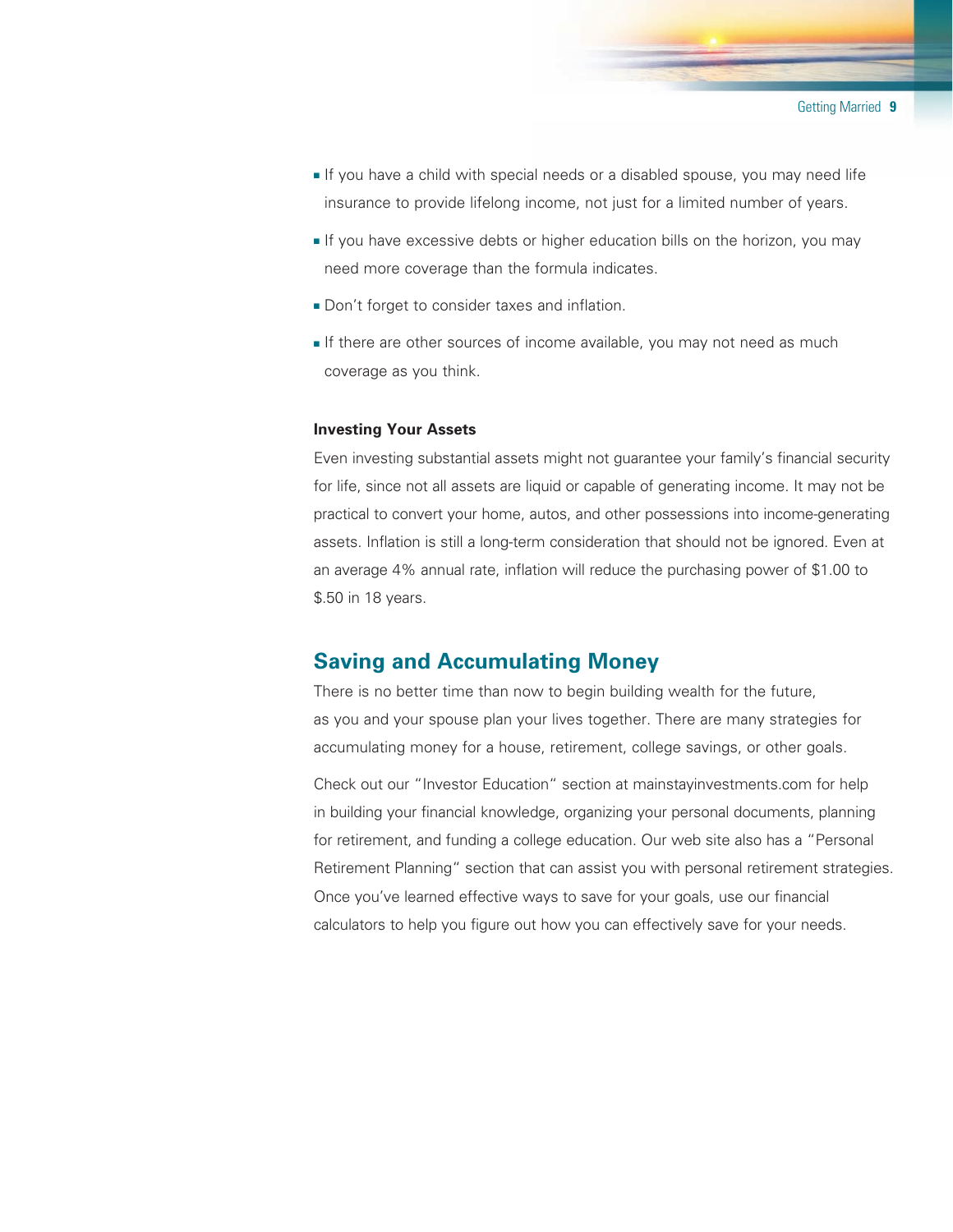### **Money Management and Your Spouse**

Some people think managing money is fun. They read the *Wall Street Journal* every day, track money news on the Internet, know how to create and follow a household budget, and enjoy paying the bills. Others don't get all that excited when the Dow hits a new high, a favorite stock splits, or all the credit card bills are paid off. They simply don't enjoy money management, and they never will.

The problem. It can be a disaster if you are the one who handles all your household's money and financial decisions and you are married to a person who, for whatever reason, has limited knowledge or interest in such matters. In short, what will happen to your spouse if something happens to you—if you die or become disabled? In such situations, financial mismanagement can lead to loss of assets you have spent a lifetime accumulating, and leave your spouse at risk financially.

The good news. Fortunately, there are solutions to alleviate the risks. Here are some suggestions to get started:

Make sure your spouse has a plan. The subject goes beyond cash and investments. Don't forget insurance. Life insurance could increase the size of the estate and the estate tax liability, so it's important to set up your life insurance properly. Plus, be sure you have adequate life insurance. This helps ensure that your spouse will have the necessary resources to provide for the family if you die. Keep saving money for retirement, too.

Prepare yourself. Start by keeping good and clear records. That way, even if your spouse has difficulty, your financial professionals will be able to make sense of your files. At the same time, map out your estate plan, and make sure your family and financial professionals understand your intentions should something happen to you. We can help. Consult the "Investor Education" section on our web site at mainstayinvestments.com for assistance in organizing important documents.

## **Did You Know...**

**Look up your local non-profit Consumer Credit Counseling Service web site for ideas to help pay off debt.**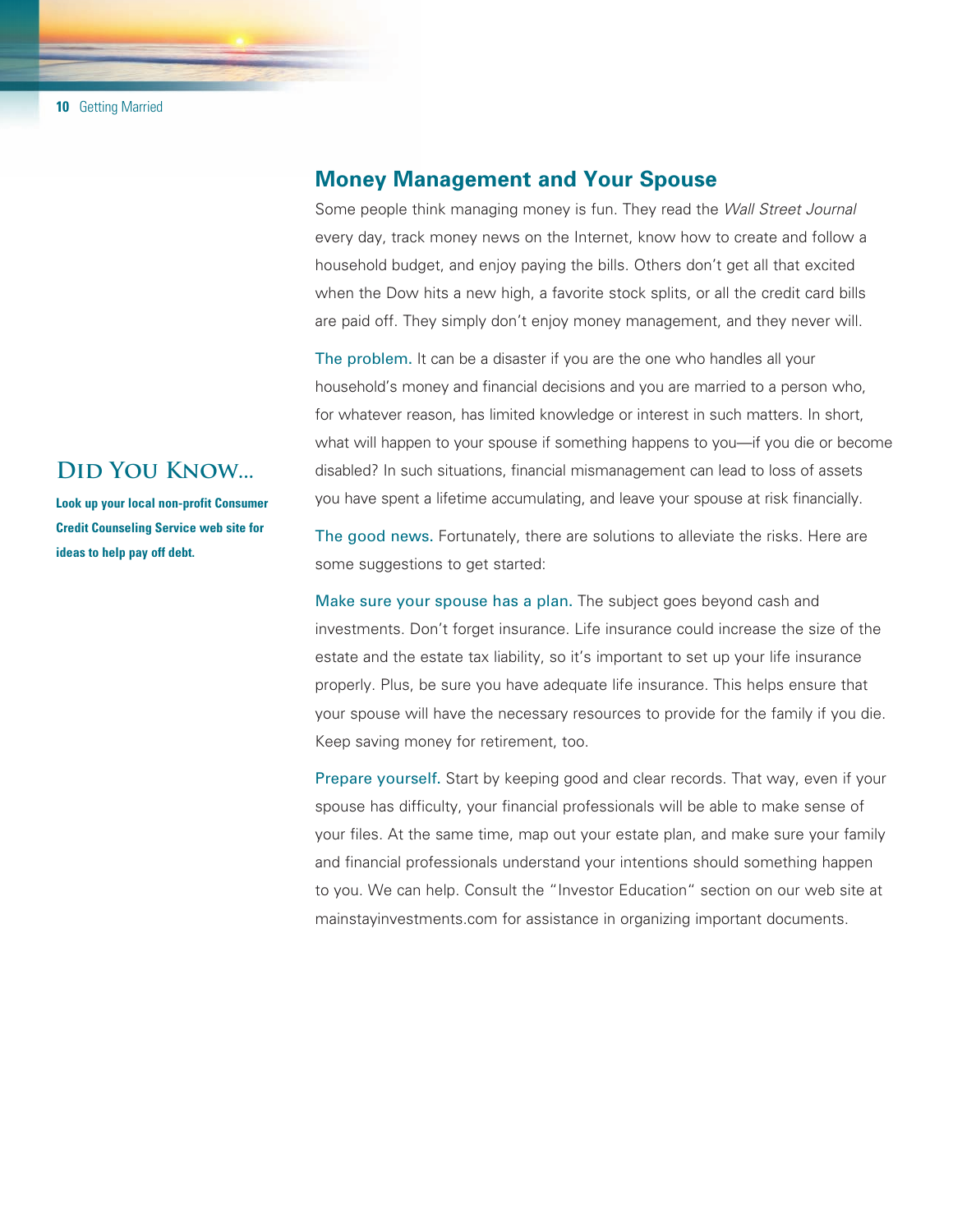Educate and inform your spouse. At the bare minimum, introduce your spouse to your attorney, accountant, and other professionals, including your agent and investment professional. Explain where documents are located and go over the general concept of your plan. The *LifeFolio Home Filing System* and sample notification letters were created to help you prepare your loved ones for an emergency situation. If appropriate, you can also suggest attending financial seminars or mini-classes together, or you may want to recommend paying the bills together each week.

Some spouses embrace the idea of becoming closely involved in financial matters. Others would just as soon have an overview of the process, yet leave the details to professionals. That is why trusts are so popular. They can also help your spouse manage assets. Contact your attorney for more information on trusts. Another safeguard is life insurance settlement options. Instead of a lump-sum payment, death proceeds from life insurance can be paid in a number of ways, including annuities, that can create a lifetime income.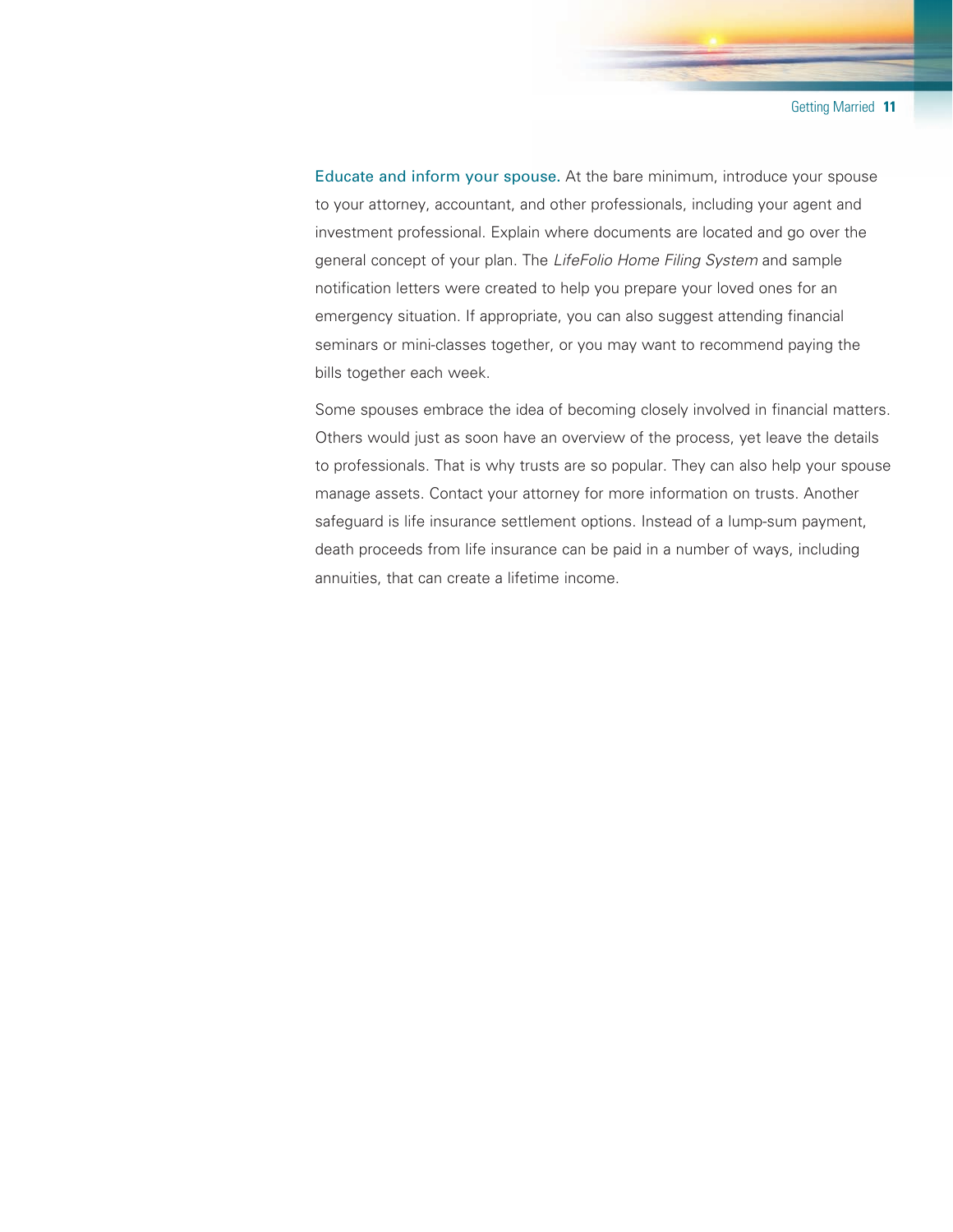| $12 \ \mathsf{ }$ | <b>Getting Married</b> |  |
|-------------------|------------------------|--|
|                   |                        |  |

# **Notes:**

| <u> 1989 - Andrea San Andrea Andrea Andrea Andrea Andrea Andrea Andrea Andrea Andrea Andrea Andrea Andrea Andrea</u> |
|----------------------------------------------------------------------------------------------------------------------|
|                                                                                                                      |
|                                                                                                                      |
|                                                                                                                      |
|                                                                                                                      |
|                                                                                                                      |
|                                                                                                                      |